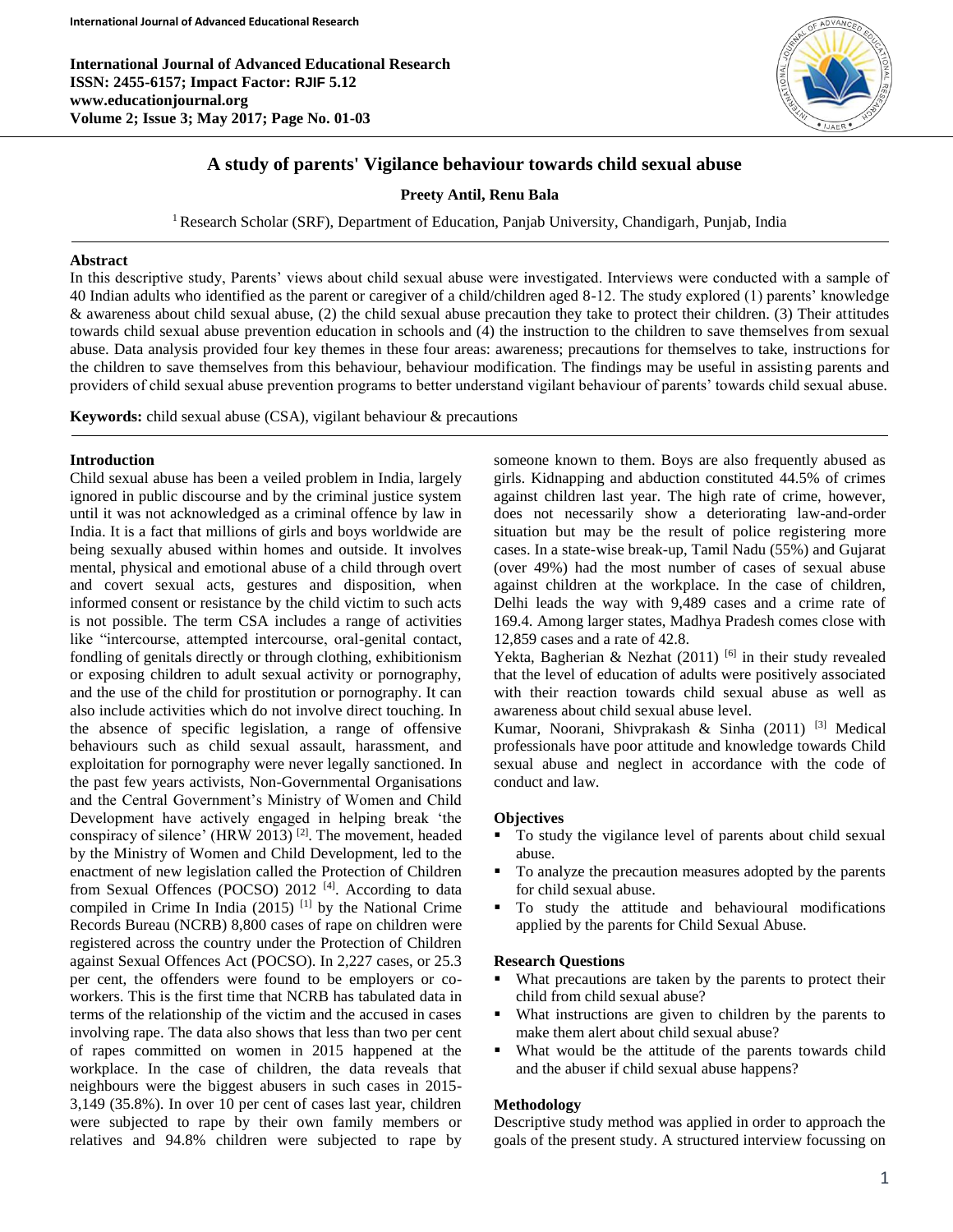Knowledge, Precautions, Attitude and Instructions related to child sexual abuse was conducted with the help of a questionnaire including open ended questions prepared by the researchers. A sample of forty parents from Chandigarh was identified by using convenient sampling technique. Forty parents were interviewed to collect the data. Participants were mainly female (90%), with ages ranging from 30 to 48 years. All the participant parents possess university degree. Responses given by parents were coded in questionnaire by the researchers and content analysis technique was used to prepare the results.

## **Results & Discussions**

Results are discussed under four different headings in order to know the knowledge & awareness level of parents about child sexual abuse, precautions they use to take to protect their children in order to avoid the situation like child sexual abuse, attitude of the parents if they find themselves in such kind of situation and instructions given to the children to be alert about that kind of situation. Results of the interview are as follows:

## **Knowledge & Awareness**

- Most of the parents explained their relationship with the children liberal but disciplined and they think their child talk to them openly.
- All parents were aware about the issue and they know about the issue from various sources and most of the female parents explained that they have also faced child sexual abuse in their childhood if not complete but a sense of insecurity & uncomfortability in the touch was there.
- Three male parents also told their experiences of facing child sexual abuse in their childhood.
- Out of 40 parents, 35 parents were strongly agreed that most of the times a 'male' is an 'abuser' and a 'girl' child is a 'victim'.
- All the parents reported that this can happen at any place therefore they try to secure their child. They are also aware that child sexual abuse is a legal punishable offence.

## **Precautions**

- To ensure the safety of child at school they are to remain in regular contact with school personnel. They also ensure to have CCTV cameras in the school and a female teacher in the school bus.
- While the interview when the behavioural signs which can be shown by the child who is facing sexual abuse- parents reported various responses which should be kept in mind while taking precautions for the child-
	- $\triangleright$  Inappropriate sexual behaviour of child towards toys & objects.
	- $\triangleright$  Unaccountable fear in child about particular people and place.
	- $\triangleright$  Unusual aggression.
	- $\triangleright$  Unexpected crying.
	- $\triangleright$  Sudden deviation from the normal behaviour.
	- $\triangleright$  Use of adult words in the language.
	- $\triangleright$  Sudden/ unusual pain in the body.
	- $\triangleright$  Absent minded.
	- $\triangleright$  Lose of interests in favourite activities.

According to parents, child might be showing above kind of behaviour if he/she is facing some critical situation like child sexual abuse and that would be parents own duty to protect the child from the situation & take immediate actions against the abuser irrespective of the relationship with the person.

# **Attitude**

Asking about the attitude & behaviour modification they adopted to protect their child, parents explained the things as under-

- Child will not be forced to go with someone they don't like & not comfortable.
- Ensure the separate dressing room should be provided in public functions.
- Legal steps will be taken against the guilty.
- Child should be praised for telling.
- Maintain a healthy relationship with the friends of the child.
- Think beyond 'stranger danger'.
- Open talk with the family.
- Social boycott of the person showing unusual behaviour towards child & taking legal actions in the extreme cases "no matter who is the abuse".
- Immediate contact number will be always provided to the child of some trustworthy person available.

## **Instructions**

While asking about the instructions which the parents give to their child to protect themselves; parents told about the many usual instructions like-

- Not to talk to strangers,
- Do not eat anything outside and from anyone,
- Do not take any electronic gadgets from strangers etc.

Out of that they told that if still child face some unusual touch or behaviour from someone, they should report it to teacher or the parents as soon as possible without any hesitation. Empowering them to say 'No' if anyone touch them unusual which they don't like.

# **Conclusion**

Over the past three decades, public awareness of child sexual abuse has been raised, partly because of increased media attention to serious incidents of sexual victimisation. In the current study, it was clear that child sexual abuse is not a unknown phenomena it prevails in all the sections of the society. Parents' views about child sexual abuse have an impact upon child's personality and their ability to engage in discussions with their children on sensitive topic like child sexual abuse; helps the children to share their problems with parents lesser the chances to become a victim. This study has revealed several key factors which should include in awareness programme on child sexual abuse. Parents in this study were clearly at ease with the subject matter and ready to be involved in the process of sexual abuse prevention education at home and at school. The challenge for school authorities and programme organisers in schools is to partner with parents to capitalise on their strengths as their children's first teachers, and to secure their support for protection of their children.

# **References**

1. Crime in India-Compedium. National Crime Record Beureau. Ministery of Home Affairs. Govt of India, New Delhi. 2015.